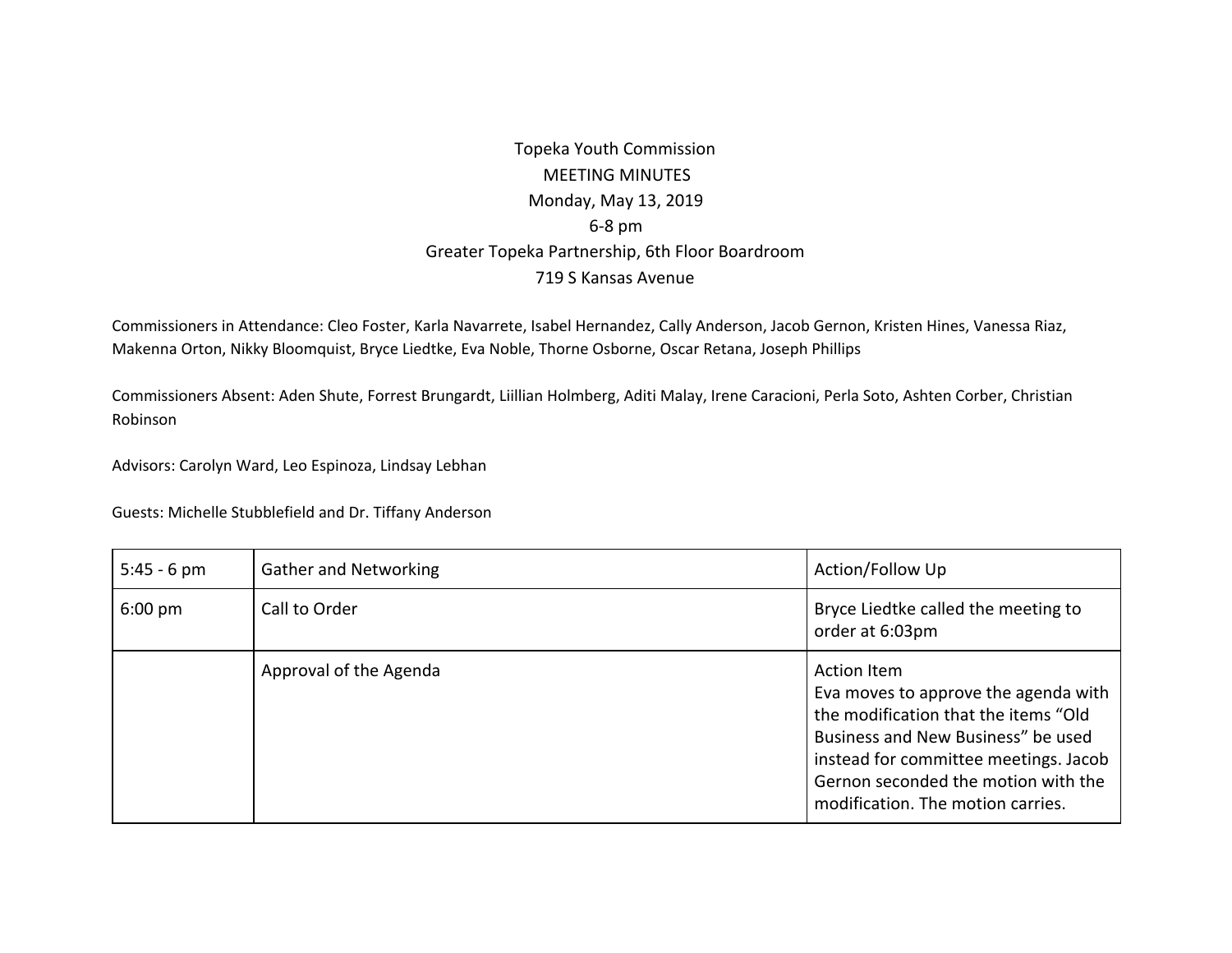|         | Approval of the Minutes<br>Makenna Orton explains that approval of minutes is when the<br>$\bullet$<br>commission reviews the previous month's minutes, makes any<br>changes that are needed, then approves them so that they go<br>into the official record.                                                                                                                                                                                                                                                                                                                                                                                                                                                                                                                                                                                                                                                                                                                                                                                                                                                                                                                         | <b>Action Item</b><br>Makenna Orton makes a motion to<br>approve the minutes. Nikky<br>Bloomquist seconds the motion. The<br>motion carries. |
|---------|---------------------------------------------------------------------------------------------------------------------------------------------------------------------------------------------------------------------------------------------------------------------------------------------------------------------------------------------------------------------------------------------------------------------------------------------------------------------------------------------------------------------------------------------------------------------------------------------------------------------------------------------------------------------------------------------------------------------------------------------------------------------------------------------------------------------------------------------------------------------------------------------------------------------------------------------------------------------------------------------------------------------------------------------------------------------------------------------------------------------------------------------------------------------------------------|----------------------------------------------------------------------------------------------------------------------------------------------|
| Reports | 1. Chair, Bryce Liedtke<br>a. Bryce explains "Raising the heat"<br>We want to get out of the "technical problem<br>i.<br>area" where we are just dealing with start up,<br>technical stuff<br>ii.<br>We want to get to the area where we at having<br>"productive distress" with lots of discussion so<br>we can make progress and change<br>iii.<br>In sum, do not be afraid to speak your mind, ask<br>questions, bring up doubts, or call something to<br>attention, because that is how we make<br>progress.<br>2. Treasurer, Jacob Gernon<br>a. We have received our first donation of \$500! On<br>Wednesday, May 15, Nikky, Bryce and I are meeting<br>with a local banking representative to solicit funding<br>b. Our website <b>topekayc.org</b> is up and hopefully soon we<br>will be able to make donations on the website<br>c. Nikky Bloomquist asks how much we currently have?<br>Jacob responds that we have \$500<br>3. Local Government Committee, Forrest Brungardt<br>a. Bryce Liedtke reports Forrest Brungardt is absent due<br>to illness, so Bryce provided an overview of the<br>committee's work<br>b. There was a focus on climate issues, mental health |                                                                                                                                              |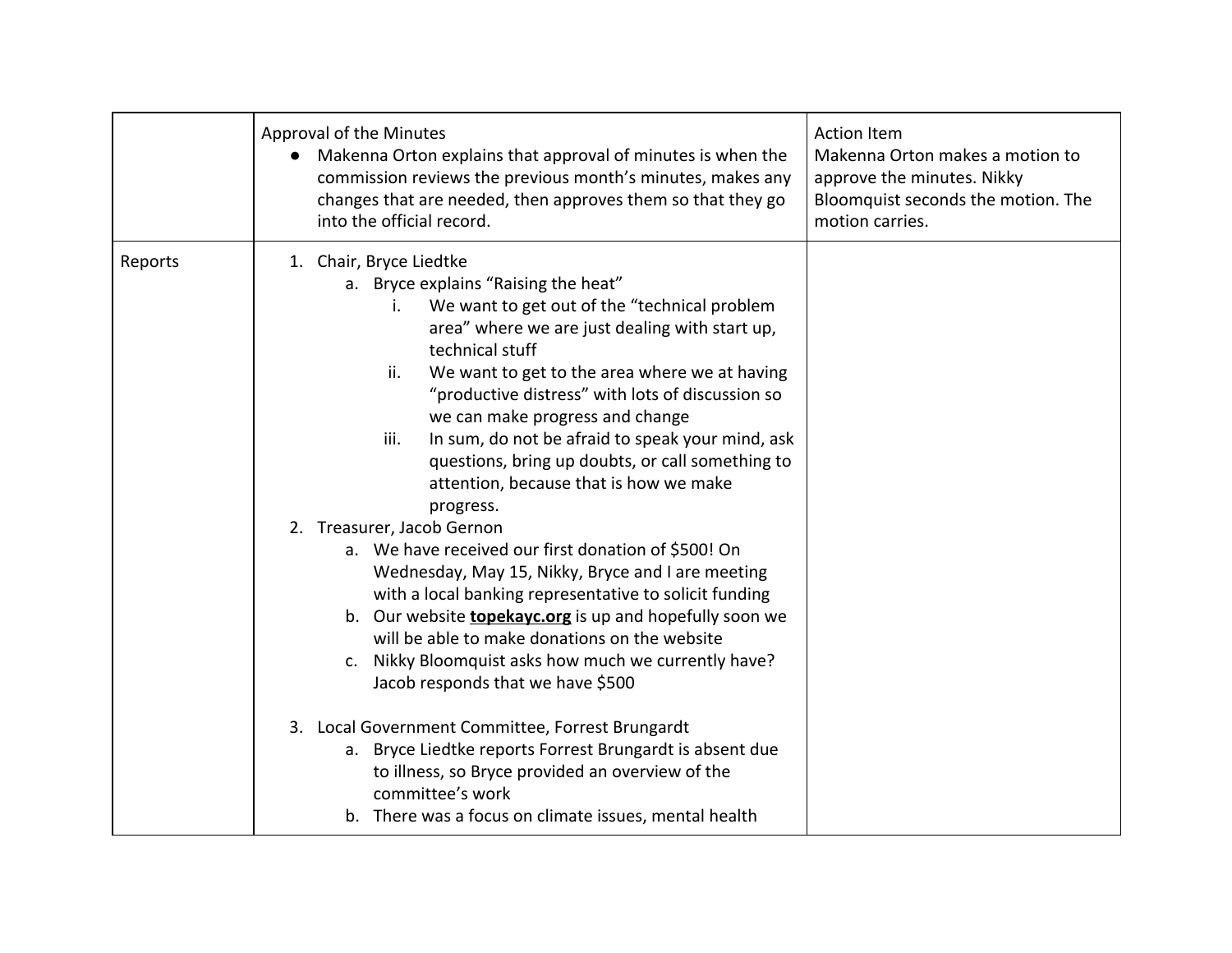| c. Want to make legislation, but it seems unfocused so<br>Carolyn Ward will work with the committee today to<br>hash it out<br>4. Outreach Committee, Oscar Retana reports:<br>a. Focused on communication and events we can find<br>others to partner with<br>b. Battle of the Bands<br>c. Collaborate with CoreFirst sponsored events<br>d. Collaborate First Friday Art Walk<br>e. Grub Crawl- partner with GO Topeka/Visit Topeka and<br>local businesses<br>Oscar talked to Lindsay, and we should figure                                                                                                                                                                           |  |
|------------------------------------------------------------------------------------------------------------------------------------------------------------------------------------------------------------------------------------------------------------------------------------------------------------------------------------------------------------------------------------------------------------------------------------------------------------------------------------------------------------------------------------------------------------------------------------------------------------------------------------------------------------------------------------------|--|
| i.                                                                                                                                                                                                                                                                                                                                                                                                                                                                                                                                                                                                                                                                                       |  |
| out more details (what we want to do, who we                                                                                                                                                                                                                                                                                                                                                                                                                                                                                                                                                                                                                                             |  |
| want involved) and we'll get it going                                                                                                                                                                                                                                                                                                                                                                                                                                                                                                                                                                                                                                                    |  |
| ii.<br>Advertising with social media                                                                                                                                                                                                                                                                                                                                                                                                                                                                                                                                                                                                                                                     |  |
| 5.<br>Community Involvement, Eva Noble reports:<br>Brainstorming boards we can serve on<br>a. TYC will hold a training for local boards and TYC<br>members this summer. Only boards attending the<br>training will be considered for TYC member placement<br>b. Will coordinate logistics with Washburn<br>i)<br>University, Vanessa Riaz has a contact at<br>Highland Park to conduct the training.<br>Organizations will be recruited through The<br>Topeka Community Foundation, United Way of<br>Greater Topeka, City of Topeka, Shawnee<br>County, Greater Topeka Partnership and<br><b>Community Resources Council</b><br>b) Volunteer events-collaborate with other committees to |  |
| volunteer because there is overlap in interest and<br>purpose between various committees.                                                                                                                                                                                                                                                                                                                                                                                                                                                                                                                                                                                                |  |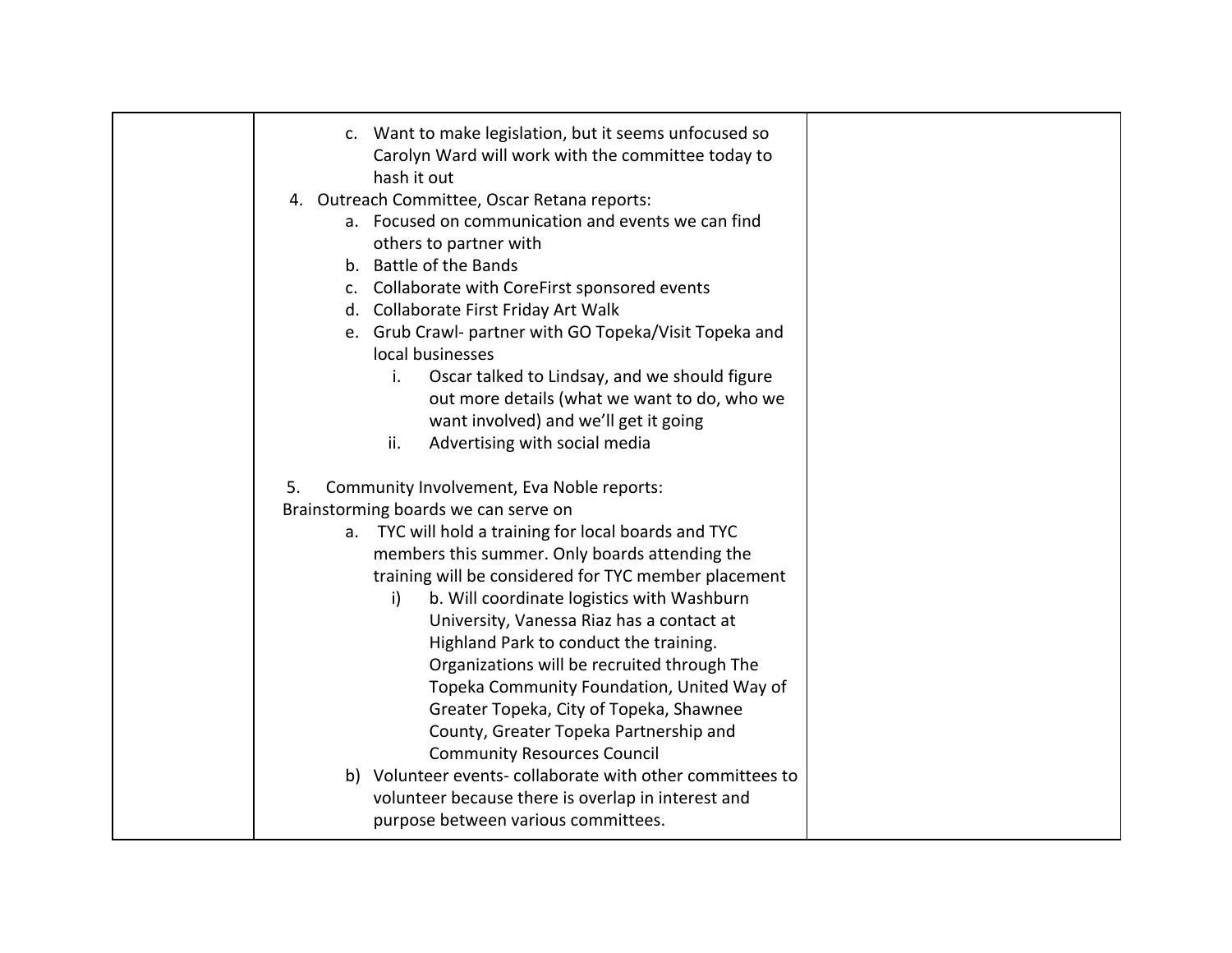| KDC volunteer day<br>i)                                                              |  |
|--------------------------------------------------------------------------------------|--|
| ii)<br>The TYC can work as a group, promote image,<br>help community by volunteering |  |
| Goals:<br>$\mathsf{C}$                                                               |  |
| Short Term (by Dec 31, 2019); hold training,<br>i)                                   |  |
| place TYC members on at least 2 boards, hold                                         |  |
| one volunteer event                                                                  |  |
| Long term (End of Dec 2024): volunteer day for<br>$\mathsf{ii}$                      |  |
| urban foresting, have youth commissioners on 5<br>boards                             |  |
| d) Bryce Liedtke further explains that there is a park by a                          |  |
| downtown hospital and Shawnee County Parks and Rec                                   |  |
| wants to update it but need manpower. Forrest                                        |  |
| Brungardt and his committee were enthusiastic, but                                   |  |
| this was outside the scope of the Local Gov. group, so                               |  |
| they plan to partner with the Community Involvement<br>group                         |  |
| e) Nikky Bloomquist asks why 2024? Eva Noble says                                    |  |
| because it's 5 years, and that is what the group chose                               |  |
| to define as long term.                                                              |  |
| <b>Work Group Reports</b>                                                            |  |
| 1. Fundraising, Jacob Gernon                                                         |  |
| a. Has a generic template for reaching out for funds via                             |  |
| letter. Jacob will share that with the TYC, a pledge form                            |  |
| and the TYC handout to be included with the                                          |  |
| personalized letter                                                                  |  |
| b. Bryce adds all 22 commissioners are expected to send                              |  |
| out at least 3 letters asking for money (people,                                     |  |
| businesses, family). Any assistance, coordination, etc -<br>contact Jacob Gernon.    |  |
| 2. Social Media, Eva Noble                                                           |  |
|                                                                                      |  |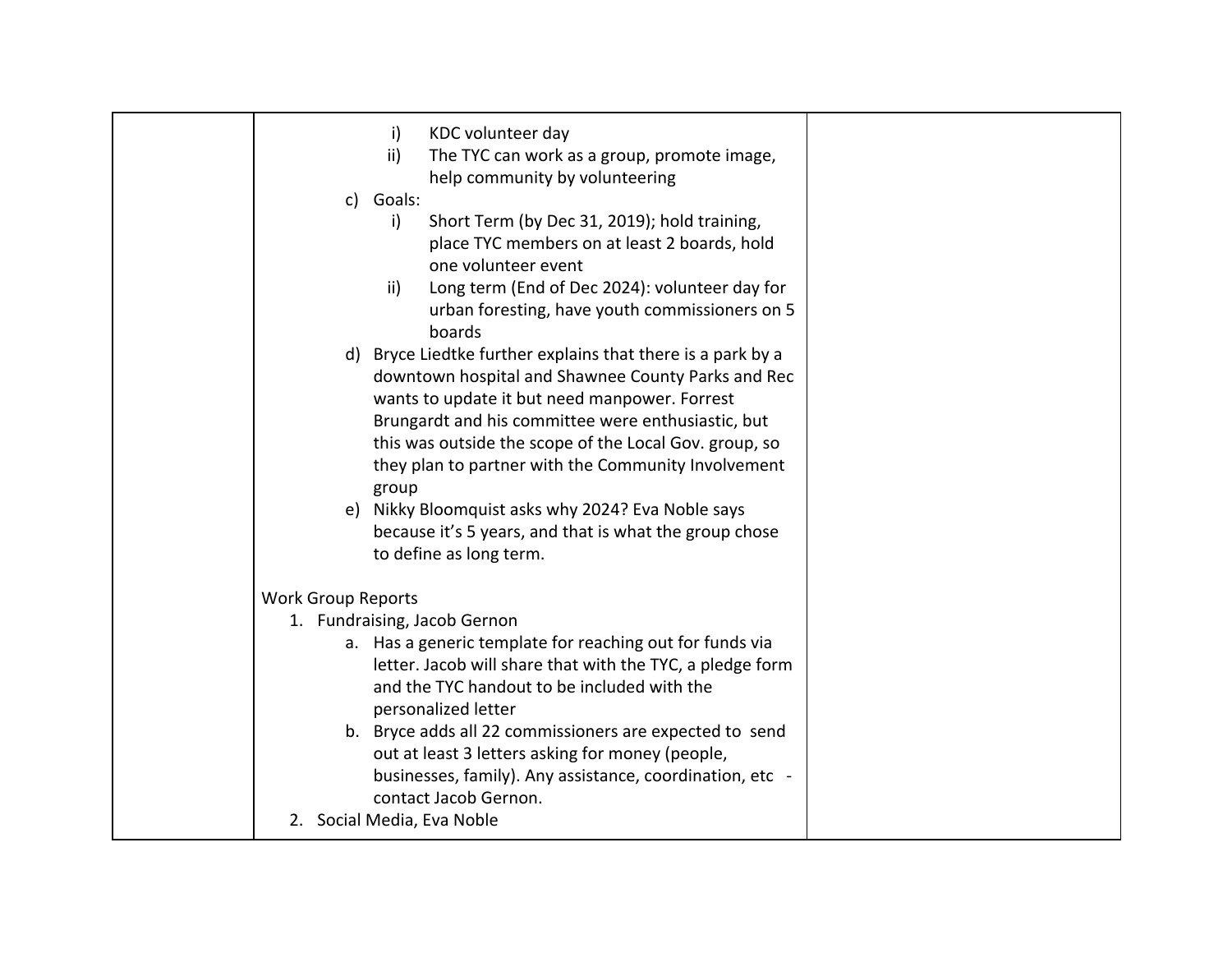|                               | a. Asking for more members. If interested, contact Eva,<br>Kristin, or Cally!<br>b. Kristin Hines asks if the headshots in the Google drive<br>are shared with her? Nikky Bloomquist says they should<br>be.<br>c. Nikky Bloomquist says Leo Espinoza will take our<br>headshots tonight if you still need them taken<br>d. Eva says if you did something cool, community related,<br>or special then they would love to post about it.<br>DM/email them!                                                                                                                                                                                                                                                                                                                                                                                                                                                                                                                                                                                |                                                                                                                                                                                                                                                                                                                                     |
|-------------------------------|------------------------------------------------------------------------------------------------------------------------------------------------------------------------------------------------------------------------------------------------------------------------------------------------------------------------------------------------------------------------------------------------------------------------------------------------------------------------------------------------------------------------------------------------------------------------------------------------------------------------------------------------------------------------------------------------------------------------------------------------------------------------------------------------------------------------------------------------------------------------------------------------------------------------------------------------------------------------------------------------------------------------------------------|-------------------------------------------------------------------------------------------------------------------------------------------------------------------------------------------------------------------------------------------------------------------------------------------------------------------------------------|
| Committee<br><b>Breakouts</b> | Committee breakouts from 6:25-7 pm<br>Nikky reports from the Local Government Committee:<br>Main goals: mental health and the environment<br>$\bullet$<br>Ask city/county to increase finance for mental health<br>Suicide prevention- research what other groups have done, see<br>what we can do<br>Environment: parks and rec- research them<br>Measure success with public awareness, engagement<br>Next mtg June 3rd (or sometime that week) at 5pm at Morgan<br>$\bullet$<br>Hall, Washburn University<br>Carolyn asks if the next TCYC meeting is on calendars? It's<br>Tuesday, May 28th. Touch base with your council member<br>before hand. YOU reach out, if there's an issue let Carolyn<br>know<br>Eva-community involvement<br>Invite people from boards to our training<br>At training, they want to have a keynote speaker who will<br>highlight adultism and ageism. Want to have TYC youth<br>interact with board members and persuade them to let us<br>serve on their boards. Vanessa Riaz has a contact at Highland | <b>TopCity Youth Council</b><br>Members, please contact your<br>council person before your<br>next TCYC meeting<br>Next Community Involvement<br>meeting is June 1st, 4-5 at<br>Morgan Hall<br><b>Next Local Government</b><br>meeting is sometime around<br>June 3rd at 5pm at Morgan Hall<br>Next Outreach meeting is May<br>24th |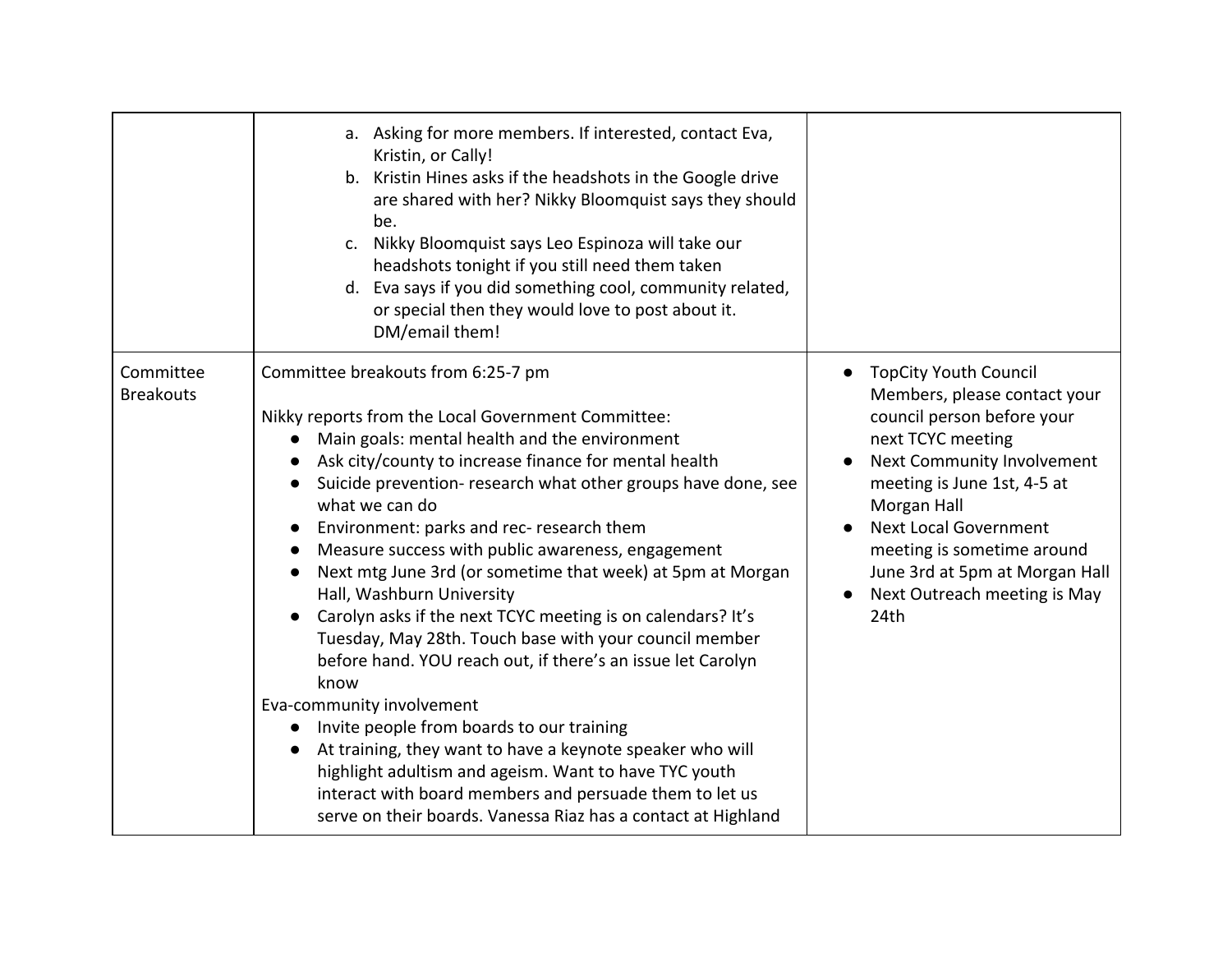|               | Park to conduct the training.<br>Karla says there is a YoungLife trip at the end of July, so if the<br>training is when she is gone, how can she be contacted before<br>training<br>$\circ$ Eva says anyone can attend the training<br>We can try to work around YoungLife since so many<br>$\circ$<br>youth are in that<br>Next Community Involvement meeting is June 1st, 4-5 at<br>Morgan Hall<br>Organizations will be recruited through The Topeka<br>Community Foundation, United Way of Greater Topeka, City of<br>Topeka, Shawnee County, Greater Topeka Partnership and<br><b>Community Resources Council</b><br>Jacob adds we want to send out the first wave of invites before |                                                                                                                     |
|---------------|-------------------------------------------------------------------------------------------------------------------------------------------------------------------------------------------------------------------------------------------------------------------------------------------------------------------------------------------------------------------------------------------------------------------------------------------------------------------------------------------------------------------------------------------------------------------------------------------------------------------------------------------------------------------------------------------|---------------------------------------------------------------------------------------------------------------------|
|               | June<br>Oscar - Outreach<br>Informed on Grub Crawl, It will be August 10th 5-8pm<br>$\bullet$<br>Partner with local businesses<br>Next meeting is May 24                                                                                                                                                                                                                                                                                                                                                                                                                                                                                                                                  |                                                                                                                     |
| Announcements | Nikky Bloomquist announces that LilliAnna Lucio resigned, and<br>$\bullet$<br>because she is a City Council District 2 TCYC representative, we<br>need a Dist. 2 replacement. That is north-ish, highland<br>park/seaman area. If you have recommendations, please let an<br>officer know<br>Eva asks if social media should be used to advertise this? Nikky<br>says not yet. Carolyn says can individually reach out to people<br>if you want<br>Bryce says app is open all year, can send in, will be<br>O<br>reviewed yearly unless we NEED someone (like TCYC<br>rep, targeted recruitment)                                                                                          | TYC application link those from<br>Dist 2 who want to apply<br>www.tiny.cc/topekayouth or<br>tiny.cc/topekayouthPDF |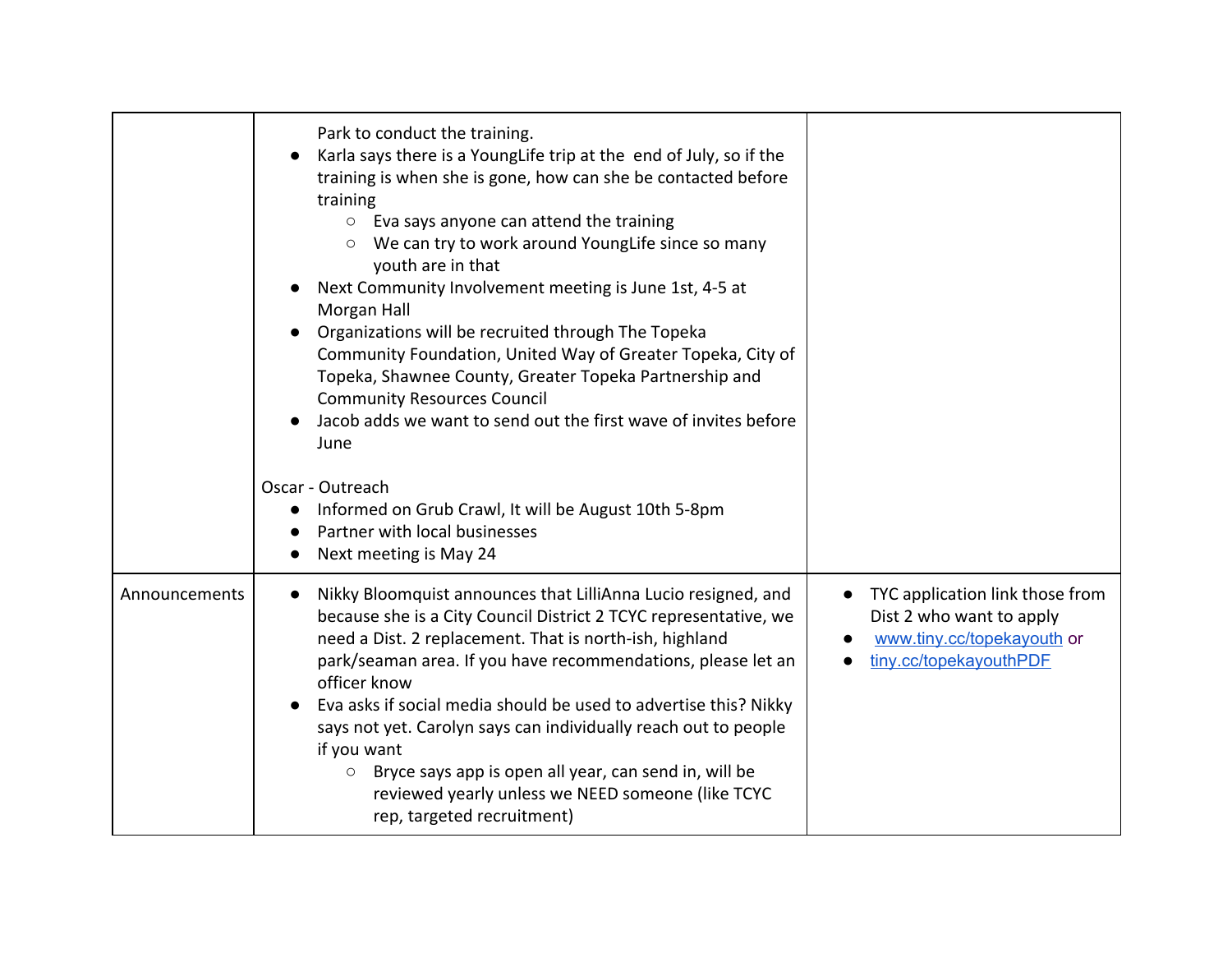|                   | Vanessa asks if we know someone, should they apply<br>$\circ$<br>with application?<br>Nikky says yes, Just let us an officer know so we<br>look for that application<br>Bryce says the links are:<br>$\blacksquare$<br>www.tiny.cc/topekayouth or<br>tiny.cc/topekayouthPDF<br>Nikky says if you are having any tech issues let us know!!!<br>Bryce notes website is in progress and is up - topekayc.org<br>Leo will get our headshot if you need one<br>Orientation is Friday, May 31st at Washburn University<br>Attendance is mandatory.<br>$\bigcirc$<br>Carolyn says the first hour is TYC 101, so if you were at<br>$\circ$<br>the first orientation, you aren't required to arrive until<br>10 am, but all are welcome. From 10-4pm, everyone<br>needs to be there. Agenda and location will come soon |                                                                                                                                                                                                                                                                                   |
|-------------------|----------------------------------------------------------------------------------------------------------------------------------------------------------------------------------------------------------------------------------------------------------------------------------------------------------------------------------------------------------------------------------------------------------------------------------------------------------------------------------------------------------------------------------------------------------------------------------------------------------------------------------------------------------------------------------------------------------------------------------------------------------------------------------------------------------------|-----------------------------------------------------------------------------------------------------------------------------------------------------------------------------------------------------------------------------------------------------------------------------------|
| Public<br>Comment | Leo announced that he is leaving Topeka in 2 weeks for a job in<br><b>New York</b><br>Lindsay explains to the commission the new Topeka flag<br>merchandise<br>○ At Topekaflag.com you can order merchandise<br>It's available to the public, so you can download<br>$\circlearrowright$<br>logos/designs and do what you like<br>Eva suggests the youth commission could make TYC<br>$\circ$<br>logo merch to help make money. However, she notes<br>we need money to make it, so this is not a viable option<br>currently.<br>Carolyn Ward asks when each commissioner's first 3<br>fundraising letters should be mailed. Answer: by May 31.<br>There is a fundraising letter template that<br>$\circ$<br>commissioners have access to. Each commissioner is                                                 | Each commissioner should<br>personalize the fundraising<br>letter, print it with the pledge<br>form and TYC handout and mail<br>at least three letters with the 2<br>attachments before May 31st<br>(orientation). Come to<br>orientation prepared to report<br>on your progress. |